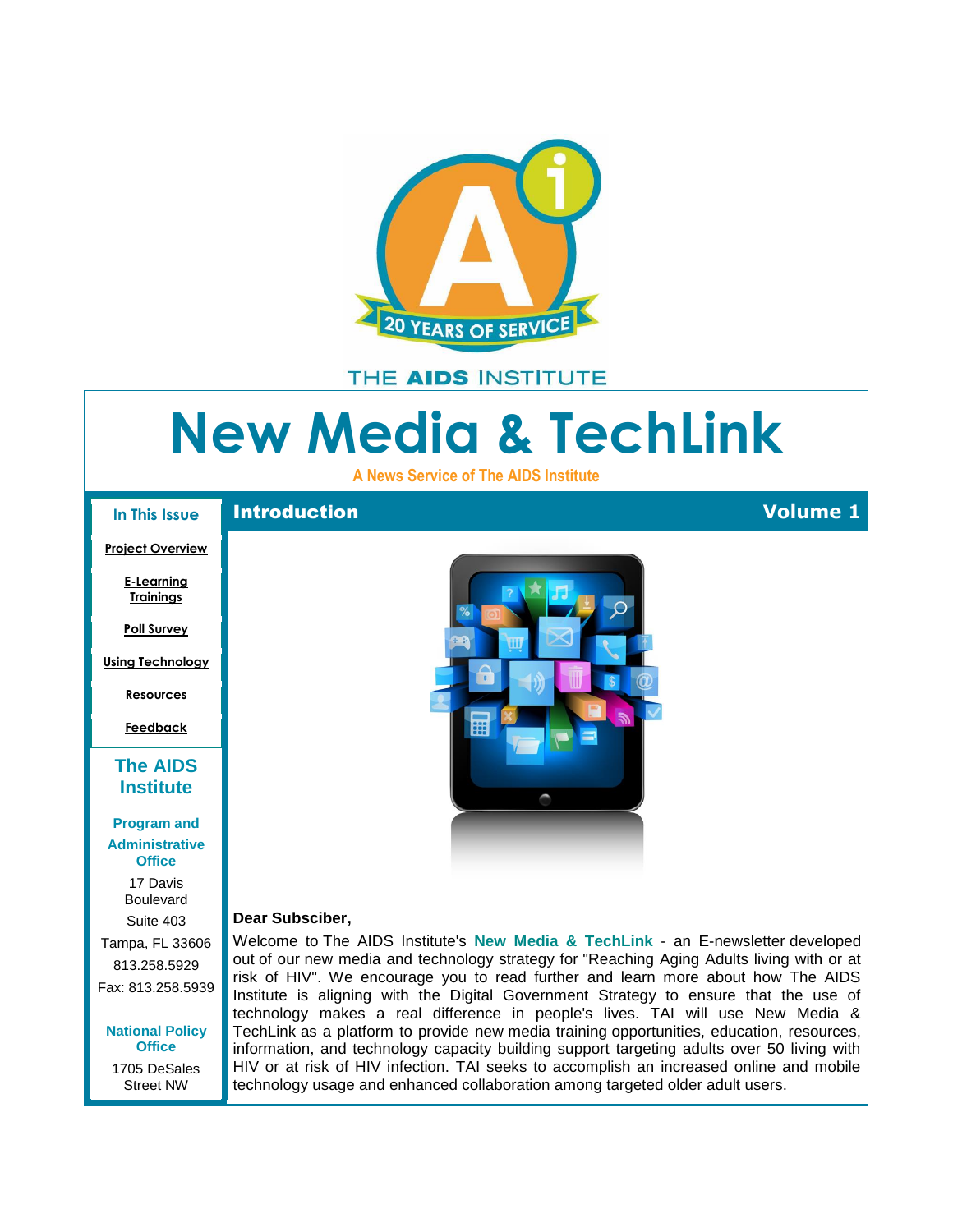<span id="page-1-0"></span>

| Washington, DC<br>20036                 | <b>Project Overview</b>                                                                                                                                                                                                                                                                      |                                                                            |  |                                                                                                                    |  |
|-----------------------------------------|----------------------------------------------------------------------------------------------------------------------------------------------------------------------------------------------------------------------------------------------------------------------------------------------|----------------------------------------------------------------------------|--|--------------------------------------------------------------------------------------------------------------------|--|
| 202.835.8373                            | Reaching Aging Adults Living with or at Risk of HIV-A New Media and                                                                                                                                                                                                                          |                                                                            |  |                                                                                                                    |  |
| Fax: 202.835.8368                       | <b>Technology Strategy</b>                                                                                                                                                                                                                                                                   |                                                                            |  |                                                                                                                    |  |
| Email:                                  | Goal one of the project is the following:                                                                                                                                                                                                                                                    |                                                                            |  |                                                                                                                    |  |
| info@TheAIDSInst<br>itute.org           | Increase new media knowledge and skills of                                                                                                                                                                                                                                                   |                                                                            |  |                                                                                                                    |  |
|                                         | tools and technologies                                                                                                                                                                                                                                                                       |                                                                            |  |                                                                                                                    |  |
| Website<br>www.TheAIDSInsti<br>tute.org | Objective 1                                                                                                                                                                                                                                                                                  | Objective 2                                                                |  | Objective 3                                                                                                        |  |
|                                         | • Host 4 New Media<br>and Technology E-<br>learning training<br>sessions.                                                                                                                                                                                                                    | • Develop and<br>distribute 4 New<br>Media and TechLink E-<br>newsletters. |  | • Distribute education<br>information and print<br>ready resources to<br>partners and direct<br>database contacts. |  |
| Goal two includes the following:        |                                                                                                                                                                                                                                                                                              |                                                                            |  |                                                                                                                    |  |
| THE AIDS INSTITUT                       | Increase online and mobile technology usage.                                                                                                                                                                                                                                                 |                                                                            |  |                                                                                                                    |  |
| <b>Social Media</b><br><b>Links</b>     | Objective 1<br>Objective 2                                                                                                                                                                                                                                                                   |                                                                            |  |                                                                                                                    |  |
| Like us on Faceb                        | • Create a centralized web portal on<br>• Post new media and technology<br>TAI's existing older adults and<br>resource links and educational<br>HIV/AIDS webpage<br>materials from E-learning trainings, E-<br>(www.NHAAAD.org) for future access.<br>newsletters or other capacity building |                                                                            |  |                                                                                                                    |  |
| Follow us on tu                         | support activities.                                                                                                                                                                                                                                                                          |                                                                            |  |                                                                                                                    |  |
| View our profile on Li                  | <b>E-Learning Trainings</b>                                                                                                                                                                                                                                                                  |                                                                            |  |                                                                                                                    |  |
| View our videos on                      | The following is the schedule of E-learning (EL) trainings. Please register for each<br>session separately using the links provided.                                                                                                                                                         |                                                                            |  |                                                                                                                    |  |
| <b>Join Our List</b>                    | <b>REGISTER HERE FOR E-LEARNING SESSION #2</b><br>August 20, 2013 at 1PM (ET)                                                                                                                                                                                                                |                                                                            |  |                                                                                                                    |  |
| Join Our Mailing List!                  |                                                                                                                                                                                                                                                                                              |                                                                            |  |                                                                                                                    |  |
| <b>Share this</b><br><b>Newsletter</b>  | <b>REGISTER HERE FOR E-LEARNING SESSION #3</b><br>September 3, 2013 at 1PM (ET)                                                                                                                                                                                                              |                                                                            |  |                                                                                                                    |  |
| Forward to a F                          | <b>REGISTER HERE FOR E-LEARNING SESSION #4</b><br>September 17, 2013 at 1PM (ET)                                                                                                                                                                                                             |                                                                            |  |                                                                                                                    |  |
| <b>Poll Survey</b>                      |                                                                                                                                                                                                                                                                                              |                                                                            |  |                                                                                                                    |  |
|                                         | The AIDS Institute is conducting a poll survey that will help to identify topics and<br>content for future E-learning sessions and the New Media & Techlink E-Newsletter.<br>We value your feedback and encourage you to complete the survey                                                 |                                                                            |  |                                                                                                                    |  |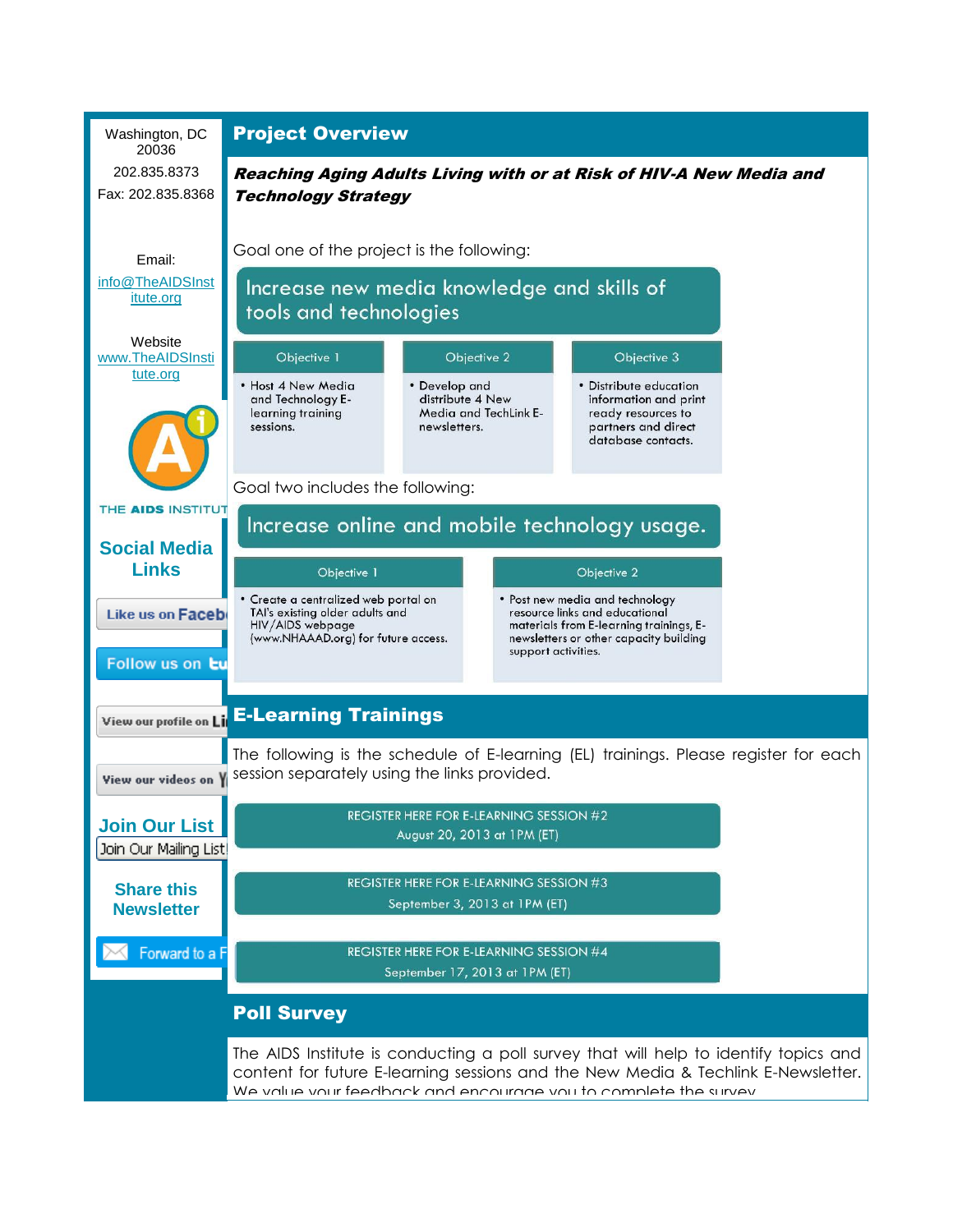<span id="page-2-0"></span>Please click on the link below to participate in this important survey.

## [The AIDS Institute's New Media & Technology Survey](http://r20.rs6.net/tn.jsp?t=liehjxnab.0.esayp6nab.8jy9x9dab.18492&ts=S0949&r=3&p=http%3A%2F%2Fsurvey.constantcontact.com%2Fsurvey%2Fa07e7ywsopjhk302fzi%2Fstart%3Fs%3Da02e9ogu8s2icx)

## Using Technology

The use of new media and technology tools is very attractive and gleans user interest from all ages. However, success in using technology is often based on the user's attitude. If a user is not willing or able to understand a new media or technology strategy, it makes the learning process much more difficult.

According to Pew Research Center, young adults are more likely than older adults to use social media. However, with the increased demand and need for learning new technologies, older adults are becoming more interested in accessing health related information online and increasing the use of mobile technologies. Pew Internet & American Life Project reported that 91% of American adults have a cell phone and 56% of American adults have a smart phone. Further data suggests 85% of US adults use the internet and 72% report having looked online for health information. The AIDS Institute's initiative to reach older adult users will help eliminate barriers in understanding and learning the effectiveness of new media and technology while also increasing their individual use of these tools.

To learn more about new media and technology use, visit [Pew Internet & American](http://r20.rs6.net/tn.jsp?t=liehjxnab.0.fsayp6nab.8jy9x9dab.18492&ts=S0949&r=3&p=http%3A%2F%2Fpewinternet.org%2FReports%2F2013%2Fsocial-networking-sites.aspx%3Futm_source%3DThe%2BAIDS%2BInstitute%2527s%2BNew%2BMedia%2B%2526%2BTechLink%2BE-Newsletter-Volume%2B1%26utm_campaign%3DNewsletter%26utm_medium%3Demail)  [Life Project](http://r20.rs6.net/tn.jsp?t=liehjxnab.0.fsayp6nab.8jy9x9dab.18492&ts=S0949&r=3&p=http%3A%2F%2Fpewinternet.org%2FReports%2F2013%2Fsocial-networking-sites.aspx%3Futm_source%3DThe%2BAIDS%2BInstitute%2527s%2BNew%2BMedia%2B%2526%2BTechLink%2BE-Newsletter-Volume%2B1%26utm_campaign%3DNewsletter%26utm_medium%3Demail) and the [Pew Research Center.](http://r20.rs6.net/tn.jsp?t=liehjxnab.0.gsayp6nab.8jy9x9dab.18492&ts=S0949&r=3&p=http%3A%2F%2Fwww.pewresearch.org%2F%3Futm_source%3DThe%2BAIDS%2BInstitute%2527s%2BNew%2BMedia%2B%2526%2BTechLink%2BE-Newsletter-Volume%2B1%26utm_campaign%3DNewsletter%26utm_medium%3Demail)

## **Resources**

Utilizing technology can help connect people, increase collaborations and create content to help communicate messages about HIV/AIDS.

AIDS.gov has a wealth of information available including:

[How to use New Media](http://r20.rs6.net/tn.jsp?t=liehjxnab.0.isayp6nab.8jy9x9dab.18492&ts=S0949&r=3&p=http%3A%2F%2Fwww.aids.gov%2Fusing-new-media%2Fnew-media-basics%2F%3Futm_source%3DThe%2BAIDS%2BInstitute%2527s%2BNew%2BMedia%2B%2526%2BTechLink%2BE-Newsletter-Volume%2B1%26utm_campaign%3DNewsletter%26utm_medium%3Demail)

[Getting started](http://r20.rs6.net/tn.jsp?t=liehjxnab.0.jsayp6nab.8jy9x9dab.18492&ts=S0949&r=3&p=http%3A%2F%2Fwww.aids.gov%2Fusing-new-media%2Fgetting-started%2Findex.html%3Futm_source%3DThe%2BAIDS%2BInstitute%2527s%2BNew%2BMedia%2B%2526%2BTechLink%2BE-Newsletter-Volume%2B1%26utm_campaign%3DNewsletter%26utm_medium%3Demail)

[New Media tools](http://r20.rs6.net/tn.jsp?t=liehjxnab.0.ksayp6nab.8jy9x9dab.18492&ts=S0949&r=3&p=http%3A%2F%2Fwww.aids.gov%2Fusing-new-media%2Ftools%2Findex.html%3Futm_source%3DThe%2BAIDS%2BInstitute%2527s%2BNew%2BMedia%2B%2526%2BTechLink%2BE-Newsletter-Volume%2B1%26utm_campaign%3DNewsletter%26utm_medium%3Demail)

Digital Government Strategy:

Digital [Government: Building a 21st Century Platform to Better Serve the American](http://r20.rs6.net/tn.jsp?t=liehjxnab.0.lsayp6nab.8jy9x9dab.18492&ts=S0949&r=3&p=http%3A%2F%2Fwww.whitehouse.gov%2Fsites%2Fdefault%2Ffiles%2Fomb%2Fegov%2Fdigital-government%2Fdigital-government-strategy.pdf%3Futm_source%3DThe%2BAIDS%2BInstitute%2527s%2BNew%2BMedia%2B%2526%2BTechLink%2BE-Newsletter-Volume%2B1%26utm_campaign%3DNewsletter%26utm_medium%3Demail)  **[People](http://r20.rs6.net/tn.jsp?t=liehjxnab.0.lsayp6nab.8jy9x9dab.18492&ts=S0949&r=3&p=http%3A%2F%2Fwww.whitehouse.gov%2Fsites%2Fdefault%2Ffiles%2Fomb%2Fegov%2Fdigital-government%2Fdigital-government-strategy.pdf%3Futm_source%3DThe%2BAIDS%2BInstitute%2527s%2BNew%2BMedia%2B%2526%2BTechLink%2BE-Newsletter-Volume%2B1%26utm_campaign%3DNewsletter%26utm_medium%3Demail)** 

Newsletter Feedback